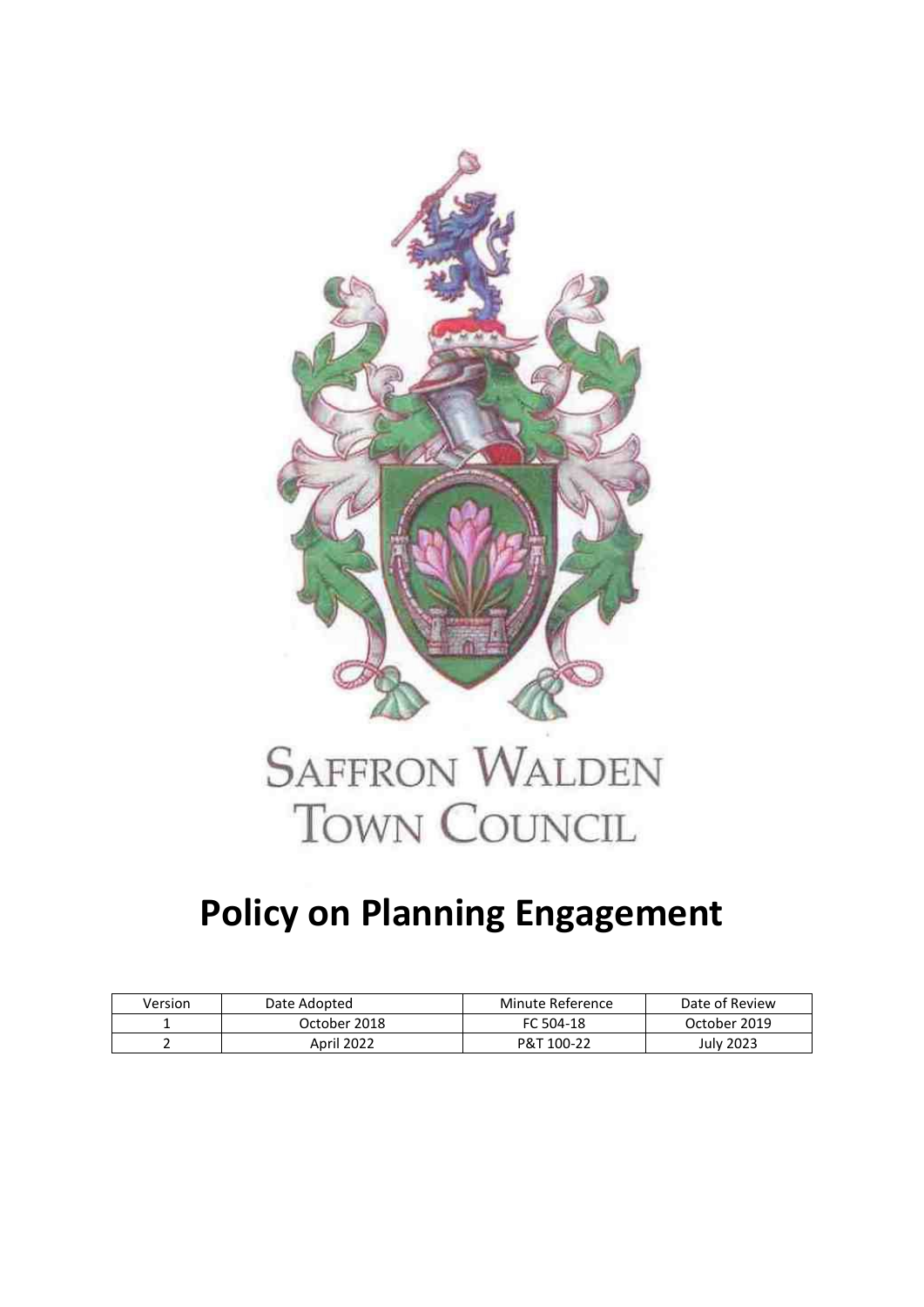## **Introduction**

The Saffron Walden Town Council Planning Engagement Policy sets out how the Town Council wishes to engage with all stakeholders for planning applications. This policy applies for all planning applications but particularly concerns itself with larger applications. In the case of residential use this is defined as 10+ homes, and in the case of commercial land this is defined as site of 1/3 ha+.

The Planning Engagement Policy works within the parameters of Uttlesford District Council's Statement of Community Involvement published in March 2021.

The UDC SCI states that *"The main purpose of a SCI is to set out how the local community, businesses, and other organisations with an interest in development in Uttlesford can engage with the planning system. It sets out how the Council will involve the community when preparing planning documents and deciding planning applications"*

The Saffron Walden Planning Engagement Policy formally endorses Uttlesford District Council's Statement of Community Involvement (March 2021) and sets policies of its own relating to the relevant paragraphs of the UDC SCI.

| <b>UDC Statement of Community</b><br>Involvement Paragraph:                                                                                                                                                                                                                                                                                                                                                                              | <b>SWTC Policy</b>                                                                                                                                                                                                                                                                                                                                                                                                                                                                                                                                                                                                                                                                                                                                                                                                                                                                       |
|------------------------------------------------------------------------------------------------------------------------------------------------------------------------------------------------------------------------------------------------------------------------------------------------------------------------------------------------------------------------------------------------------------------------------------------|------------------------------------------------------------------------------------------------------------------------------------------------------------------------------------------------------------------------------------------------------------------------------------------------------------------------------------------------------------------------------------------------------------------------------------------------------------------------------------------------------------------------------------------------------------------------------------------------------------------------------------------------------------------------------------------------------------------------------------------------------------------------------------------------------------------------------------------------------------------------------------------|
| 6.3 Applicants are encouraged to<br>involve the community, including<br>the Town or Parish Council or<br>Meeting before a formal application<br>has been submitted as this will help<br>to address issues and may help to<br>avoid unnecessary objections being<br>made at a later stage. At times of<br>Government restrictions relating to<br>Covid-19, applicants are encouraged<br>to discuss the approach with the<br>case officer. | Applicants will be encouraged to engage with local<br>residents and businesses at the pre-application<br>stage via the Town Council.<br>In accordance with Paragraph 6.3 of its Statement<br>of Community Involvement, the District Council<br>will keep the Town Council informed when it<br>encourages the applicant to engage with local<br>people. It can do this without incurring additional<br>staffing or administrative costs, for example by<br>copying the Town Clerk on emails to the applicant.<br>The Town Council will facilitate engagement<br>between applicants and local people by providing<br>time for presentations during public meetings,<br>scheduling extra-ordinary meetings where<br>appropriate, and by making public open space<br>available for presentations. It will also publicise<br>meetings and presentations via social media and<br>its web page. |
|                                                                                                                                                                                                                                                                                                                                                                                                                                          |                                                                                                                                                                                                                                                                                                                                                                                                                                                                                                                                                                                                                                                                                                                                                                                                                                                                                          |

Chapter 6 of the SCI concerns Planning Applications.